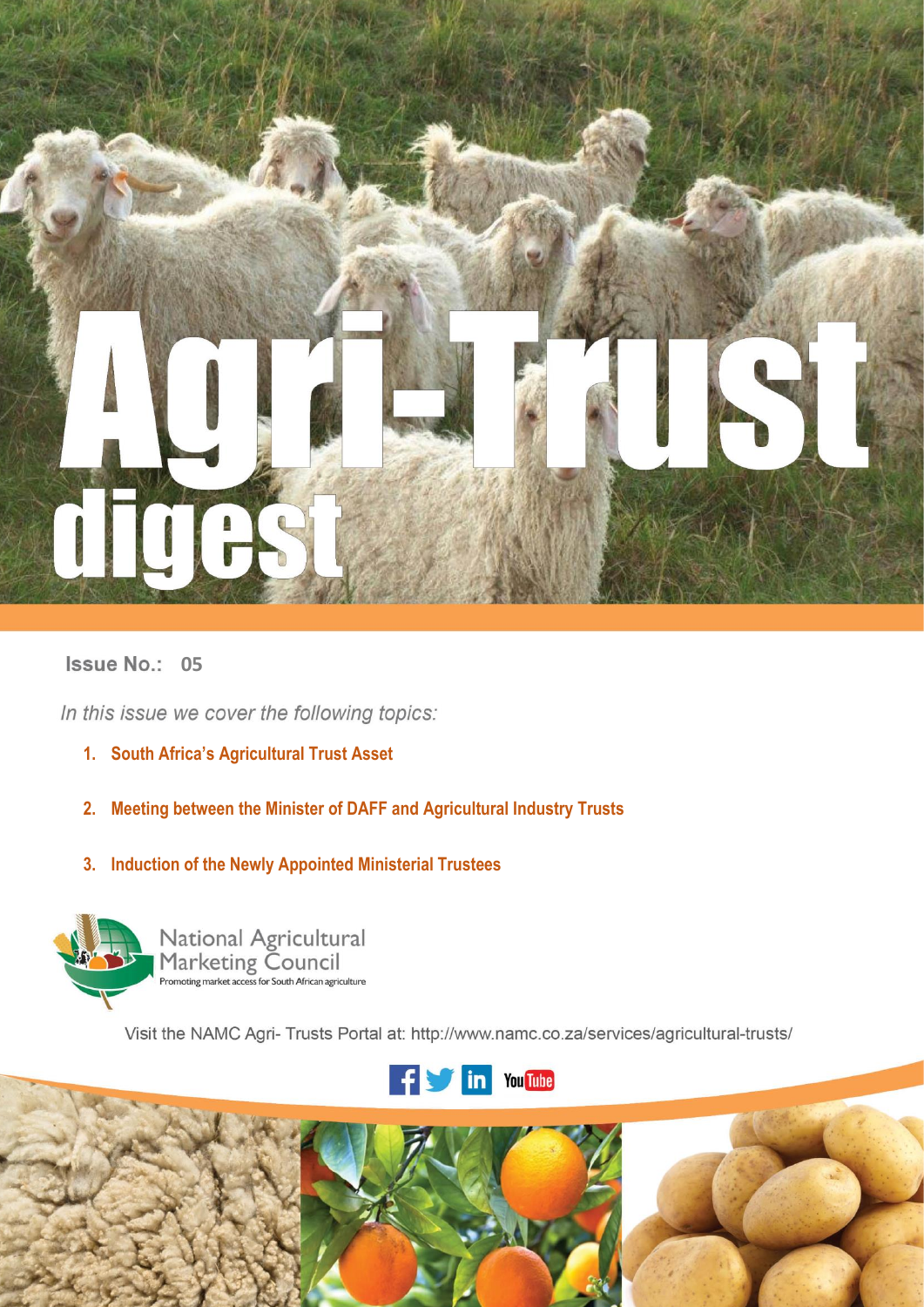# **AGRI-TRUST DIGEST**

*Agri-Trust Digest is a monthly report that is produced by the National Agricultural Marketing Council through the Agricultural Industry Trusts Division. The publication aims to communicate developments as they happen around the different agricultural tusts. The focus of this issue is on three topics: (i) South Africa's Agricultural Trust Asset, (ii) Meeting between the Minister of DAFF and Agricultural Industry Trusts and (iii) Induction of the Newly Appointed Ministerial Trustees. The division has three digests which cover the Food Agriculture Natural Resource Policy Analysis Network (FANRPAN), agricultural transformation, and agricultural industry trusts. Agri-Trust Digest reports on the monthly key developments coming from the operation of different industry trusts.*

> **Contributors to this Issue:**  Mr Bonani Nyhodo Mr Matsobane (BM) Mpyana Mr Elekanyani Nekhavhambe Ms Precious Nomantande Yeki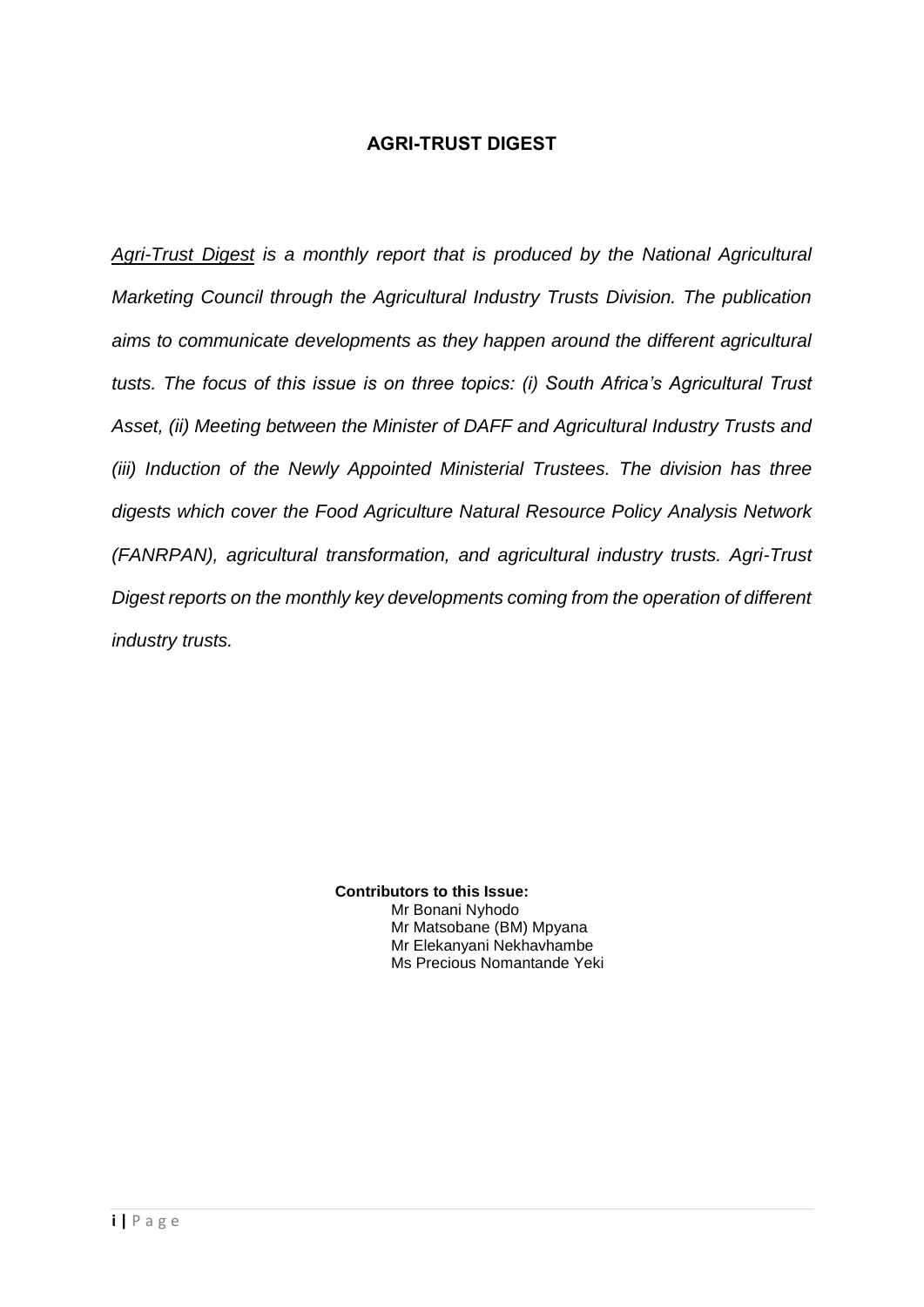### **1. SOUTH AFRICA'S AGRICULTURAL TRUST ASSET**

### **By**

Bonani Nyhodo, Matsobane (BM) Mpyana, Elekanyani Nekhavhambe, and Nomantande Precious Yeki

### **1.1. Introduction**

The South African agricultural sector inherited from the Control Boards assets to the value of about R668 million. According to the latest status report, the current value of the assets stands at  $R2.38$  billion rand. The praise for the increased value needs to go to the Board of Trustees made up of industry representatives and a Ministerial representative.

# **1.2. Outlook of the Trusts**

**Table 1** presents the standing of the trusts as at the establishment and in 2017, expressed in value terms. It is important to note that the expressed values are not in liquid form as the investments include immovable assets (buildings and warehouses). At the time of inheritance, the Maize Trust, followed by Mohair Trust and the Wool Trust, were the biggest inheritors (R319.2 million, R101.4

million, and R87.6 million respectively). As of February 2018, these three biggest trusts were still among the biggest, except that the Wool Trust asset overtook the Mohair Trust asset. Therefore, the most prominent three trusts are the Maize Trust (R1 billion) followed by the Wool Trust (R525.5 million) and the Oil and Protein Seeds Development Trust (R317.8 million).

The smallest trusts at the onset were the National Lucerne Trust (R3 million) followed by the Sorghum Trust (R6.6) and then the Winter Cereals Trust (R11.2 million). At that time the Potato Industry Development Trust was not yet formed and it needs to be noted that this Trust did not inherit any assets and was started from scratch. Also, of strategic importance to note is that all the trusts that closed in between these years are not included, such as the Cotton Trust. There was a communications breakdown with the South African Wine Industry Trust (SAWIT), hence it is also not included.

### **Table 1: Asset value at inheritance and current value**

| <b>Trust Name</b>                          | <b>Total Inherited Assets (million)</b> | 2017 Asset value (million) |
|--------------------------------------------|-----------------------------------------|----------------------------|
| <b>Citrus Industry Trust</b>               | R <sub>16</sub> .6                      | R <sub>15.7</sub>          |
| Deciduous Fruit Industry Development Trust | R <sub>13.7</sub>                       | R <sub>16.1</sub>          |
| <b>Maize Trust</b>                         | R319.2                                  | R <sub>1.056</sub>         |
| <b>Meat Industry Trust</b>                 | R44.4                                   | R45.7                      |
| <b>Mohair Trust</b>                        | R <sub>101.4</sub>                      | R278.3                     |
| <b>National Lucerne Trust</b>              | R <sub>3.0</sub>                        | R <sub>2.4</sub>           |
| Oil and Protein Seeds Development Trust    | R74.1                                   | R317.8                     |
| Potato Industry Development Trust          | R <sub>0</sub> .00                      | R <sub>14.1</sub>          |
| Sorghum Trust                              | R6.6                                    | R <sub>27.3</sub>          |
| <b>Winter Cereal Trust</b>                 | R <sub>11.2</sub>                       | R91.5                      |
| <b>Wool Trust</b>                          | R87.6                                   | R <sub>525.1</sub>         |
| Total                                      | R677.8                                  | R2.387                     |

Source: NAMC (2018)

In short, the assets increased because the assets of several trusts grew impressively while some slightly increased and others declined.

# **1.3. Transformation expenditure**

Presented in Table 2 is the outline of the allocations of industry trusts toward transformation. A short brief of what has been financed by all the allocated funds is summarised in the discussion to follow:

### **1.3.1. Horticulture**

- **CIT:** Financed 31 students at R561 400 registered at SA universities.
- **DFIDT:** Financed seven students at a cost of R350 000 registered at Stellenbosch University.
- **PIDT:** Financed eenterprise development at a cost of R6 036 965 (seed procurement, mentorship, business development, business plans, pre-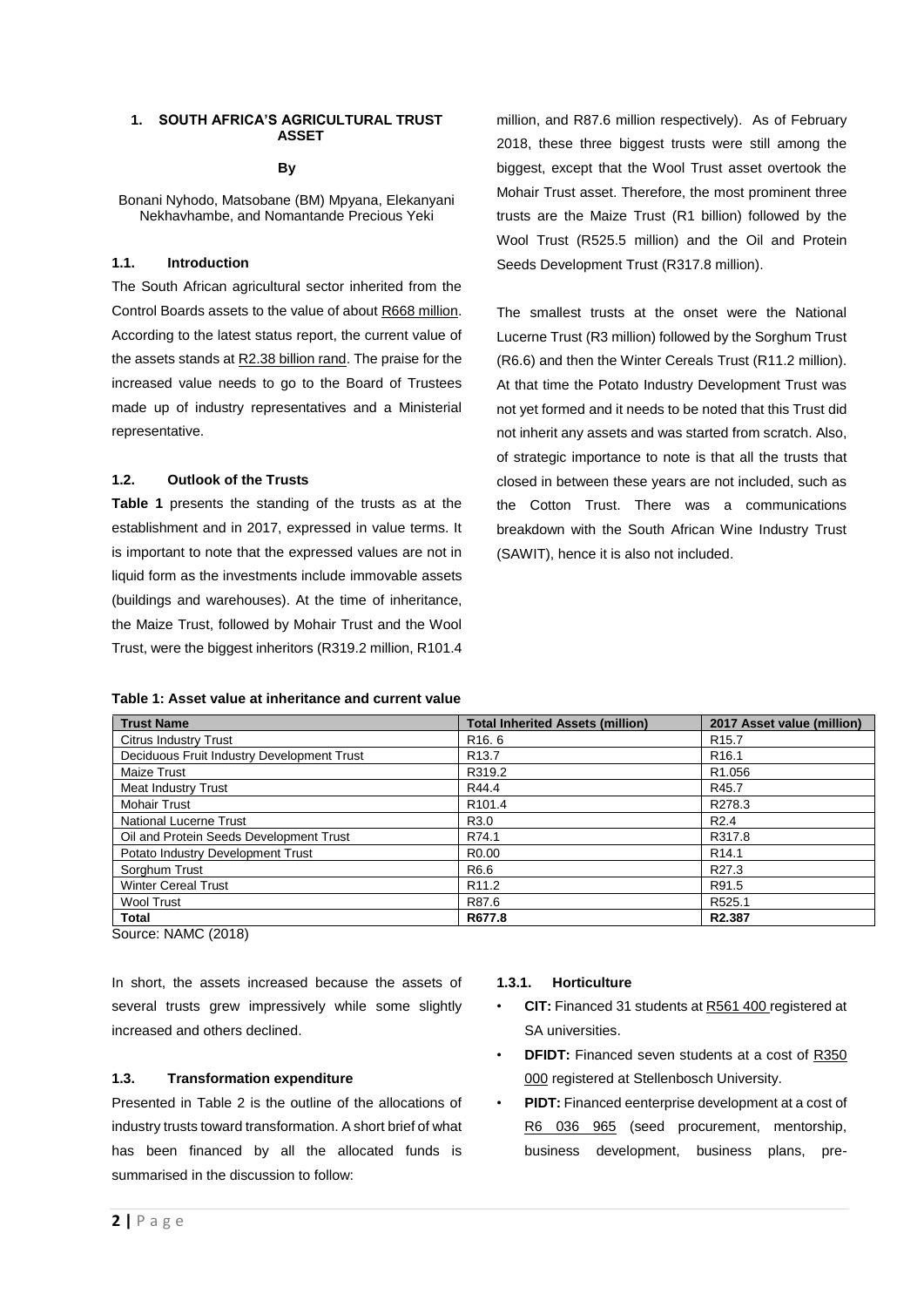feasibility studies, farm-based training and new farmer induction).

# **1.3.2. Field Crops**

- **Maize Trust:** Financed five students at a cost of R485 058 and allocated R18 035 369 to GFADA for enterprise development (soil correction, crop insurance and mentorship).
- **Oil and Protein Seeds Development Trust:** Financed eight students, and farmers received soybean training on soybean food and planting. Allocated R276 734 to GFADA to finance enterprise development (soil correction, crop insurance and mentorship).
- **Sorghum Trust:** Allocated R276 734 to GFADA to finance enterprise development (soil correction, crop insurance and mentorship).
- **Winter Cereals Trust:** Financed 12 students at a cost of R882 690 and allocated R3 976 479 to GFADA for enterprise development (soil correction, crop insurance and mentorship) for 16 farmers.

#### **1.3.3. Livestock**

- **Meat Industry Trust:** Financed 12 students at a cost of R1 680 000 or R720 000.
- **Mohair Trust:** Financed 40 farmers to purchase angora goats (R2 420 015) and providde training (R2 193 262)
- **National Lucerne Trust:** Financed enterprise development for about 40 farmers at a cost of R650 00 in Taung.
- **Wool Trust:** Financed six production advisors to work directly with the emerging farmers (to assist with enterprise development: Shearer training, distribution of rams, black ram breeders).

### **1.4. Concluding remarks**

The total trust asset has increased in value. The biggest trusts have performed well.

- NAMC. 2018. *Survey 2016/17 – Status Report on Agricultural Trusts.* Pretoria: National Agricultural Marketing Council.

# **2. MEETING BETWEEN THE MINISTER OF DAFF AND ARICULTURAL INDUSTRY TRUSTS** By

Matsobane (BM) Mpyana and Bonani Nyhodo

*The National Agricultural Marketing Council (NAMC), through its Agricultural Industry Trusts Division, convened a meeting between the Minister of DAFF, Mr Zokwana, and the industry trusts. The purpose of the meeting was to share with the Minister the challenges, successes and areas of intervention required. The meeting was divided into two sessions whereby session one dealt with ministerial trustees, and session two dealt with all representation of the trusts. This article focuses solely on session two.* 

### **Highlights of the engagement**

The trusts' representatives were given an opportunity to share the pertinent issues with the Minister. The issues can be summarised as follows:

# **The Grain Trusts (Maize, Sorghum, Winter Cereals, and Oil and Protein Seeds)**

One can arguably conclude that the grain trusts are doing well regarding transformation. This can be evidenced by the adoption of the Grain Farmer Development Association (GFADA) as a sole transformation entity to drive transformation. All the grain trusts divert their transformation funds into it. GFADA assists farmers in the area of mentorship, crop insurance and soil correction. To date, over 30 black commercial farmers have been established through GFADA.

### **Horticultural Trusts**

The Citrus Industry Trust has a balanced representation on the Board of Trustees. Although the asset of the Trust was not growing, the Board decided to appoint new fund managers with a mandate to grow the asset. The Trust amended its Deed, to be inclusive of transformation and divert its transformation funds towards enterprise

#### **Reference**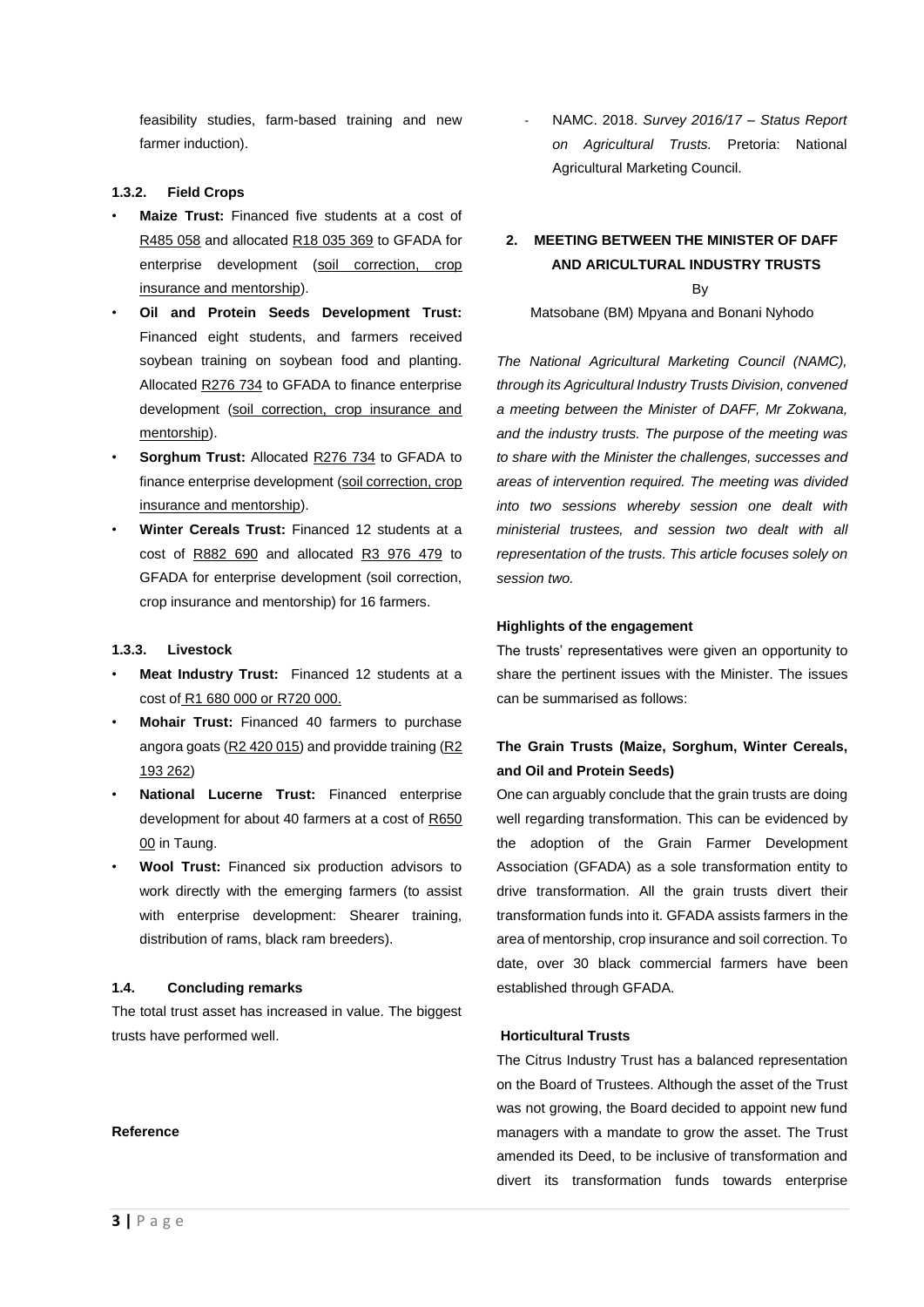development. The fund was set aside in collaboration with the Citrus Growers' Development Company to develop business plans for the black citrus growers in the industry. The Deciduous Fruit Industry Trust is currently funding bursaries and establishing ways on how effectively and efficiently the Trust can contribute to enterprise development.

# **Livestock Trusts**

The Meat Industry Trust is establishing meaningful ways to fund black-owned enterprises rather than bursaries. It is for this reason that a transformation workshop will be held during February 2019 to investigate areas of need for black farmers as part of transformation initiatives. The Wool Trust and Mohair Trust are good examples of ground-roots actioning of transformation. The trusts assist communal farmers with rams and angora goats respectively. The Wool Trust transformation initiatives are implemented by the National Wool Growers' Association and Cape Wools SA, and six production advisors have been appointed, whereas the Mohair Trust initiatives are implemented by the Mohair Empowerment Trust. The National Lucerne Trust is supporting lucerne farmers in the Taung area. The Trust managed to secure an export market to China, and the farmers are being capacitated on the export standards such as grading.

# **Summary of the issues that require the Minister's Intervention**

The grain trusts requested that the Minister engage with relevant stakeholders on the removal of VAT on grains. The sorghum industry is diminishing due to noncompetitiveness of the industry. All the trusts face a challenge with the Department of Justice on the registration of trustees. Trust deeds seem to be stumbling blocks to transformation as they are always used as a point of reference for transformation not to be actioned.

#### **Matters of strategic importance include:**

The matter of delays in registering trustees by the Master of High Court needs Ministerial intervention (in this regard Minister Zokwana undertook to engage the Minister of Justice);

- The Minister urged all industry trusts not to use the deeds of trust as instruments to block transformation in cases where the founding documents need to be amended;
- The Minister also asked all trustees, both ministerial and industry trustees, to serve the broader interests of the country and not their own narrow and mutually exclusive interests;
- The workshop agreed that some ground had been covered and there is still more to be done; and
- The workshop resolved that a platform to allow ministerial trustees to exchange ideas is needed, even if it is in the form of a social media platform.

# **INDUCTION OF THE NEWLY APPOINTED MINISTERIAL TRUSTEES B<sub>V</sub>**

### Matsobane (BM) Mpyana

The NAMC co-ordinates communication between the Minister of DAFF and industry trusts through the Agricultural Industry Trusts Division. This is done through the submissions on the nomination of ministerial trustees to be approved by the Minister. On 8 November 2018, the newly appointed ministerial trustees were inducted. The purpose of the induction is to ensure that the trustees are clued up regarding the mandate and the functioning of the trusts, as well as their roles and responsibilities within the trusts on which they represent the Minister.

The new trustees are inducted on the mandate that governs the trusts and the NAMC's role in the trusts. Six ministerial trustees attended the induction, namely:

- Oil and Protein Seeds Development Trust:
	- o Ms Unati Speirs Ntintelo and
	- o Mr Katlego Gaoraelwe
- National Lucerne Trust:
- o Mr Clovis Bhiya
- South African Cultivar and Technology Agency:
	- o Prof. Phatu Mashela and
	- o Mr Ayanda Mbotshelwa
- Potato Industry Development Trust:
	- o Mr Shadrack Mabuza

The NAMC divisions' representatives were afforded an opportunity to deliver presentations on their work. The Market and Economic Research Centre (MERC) was